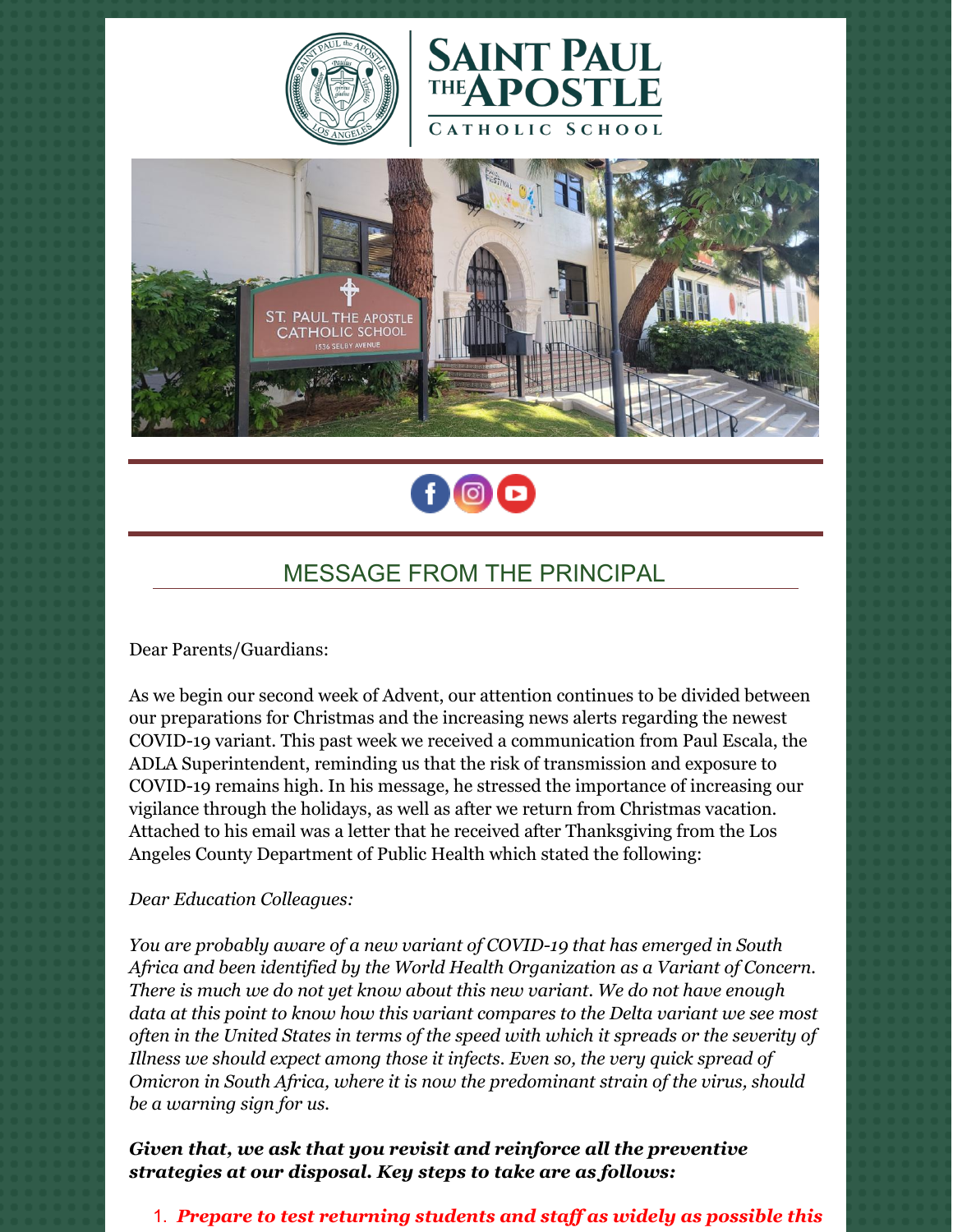*coming week. From there on, maintain a robust testing program throughout the holiday season.*

- 2. *Make sure your facility is organized for prompt, systematic identification of cases and close contacts and for oversight of isolation and quarantine requirements.*
- 3. *Assure universal and appropriate compliance with masking requirements.*
- 4. *Practice and reinforce social distancing whenever possible and avoid crowding at any time during the school day. Consider options to avoid crowding at school holiday events.*
- 5. *Remind families to self-screen before their children leave for school and to keep their children home if they show any signs of illness.*
- 6. *Revisit HVAC systems and look for ways to improve airflow even as you move activities indoors.*

*And, of course, continue to host and promote on-campus vaccine events and encourage uptake of vaccines among children five and older.*

*As always, we are enormously grateful for your leadership to date around making education one of the safest sectors in the county throughout the pandemic. Your partnership has been key to keeping our children and our communities safe. Please do take advantage of the support we can provide going forward with this newly intensified focus on prevention.*

As concerned as we are regarding this new variant, it reassuring to read through the list of key strategies and know that we continue to do everything we can at St. Paul the Apostle School to adhere to those imperative health guidelines.

We have been fortunate to be able to avoid any COVID outbreaks on our campus that would be large enough to completely shut down our school. This has been due to the fact that we have been able to collectively maintain a high degree of transmission prevention by adhering to the masking requirements, weekly testing, hand sanitizing, proper ventilation and having plexiglass on the desks in the classrooms. In his message, the Superintendent has reminded us that, now more than ever, we need to doubledown on these efforts to ensure we can continue to keep everyone safe and enjoy this wonderful Advent/Christmas season without any interruptions.

Peace and Blessings,

Crystal Pinkofsky Principal

# **ANNOUNCEMENTS**

## **IMMACULATE CONCEPTION MASS 2021 CHRISTMAS PAGEANT**

The Feast of the Immaculate Conception is this Wednesday, December 8<sup>th</sup>. The school liturgy will be held at 8:30 a.m. The 1<sup>st</sup> and 5<sup>th</sup> grade students will be in the church, and the rest of the grade levels will join the liturgy via the St. Paul the Apostle Media YouTube link.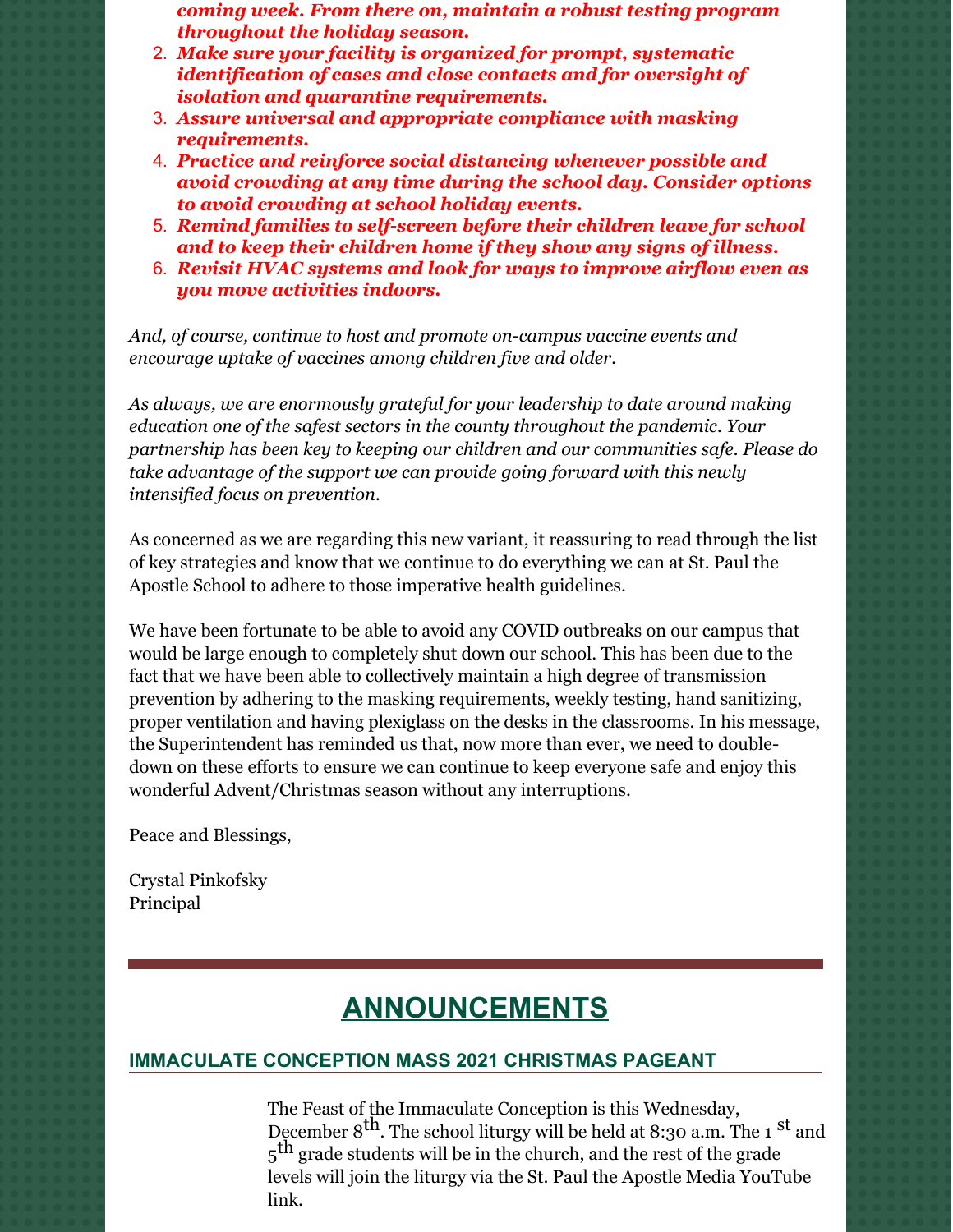

## **REPORT CARD DELAY!**

Due to some technical and logistical issues we are presently experiencing with PowerSchool SIS our new student information system, we must delay the first trimester report card distributions for a week. The PowerSchool staff is working diligently with our tech team to rectify the problems so that we can send the report cards home by December 20<sup>th</sup>. Thank you in advance for your patience and understanding.





## **SPA 2021 CHRISTMAS PAGEANT**



After several conversations with the administration and music teachers, a decision has been made to host our SPA School's Christmas Pageant **virtually** this year. In light of the COVID safety challenges that would limit everything we would normally do in church—including the casting of an adorable infant as the Baby Jesus—our DK through  $8^{\text{th}}$  grade students will be telling the Nativity story in narration and song while their performances are being videotaped. Even though we had hoped to be able to offer our SPA community a live performance, we know that you will enjoy this virtual production with your family and friends.

The students have already begun rehearsing the carols, and the students who will be narrating the Nativity will begin practicing their assigned readings this week. The entire program will be taped on Monday, December 13<sup>th</sup>. Please note that ALL students are encouraged to wear appropriate "Christmas attire" to school that day for the taping. The final production will be shared with our SPA community on Thursday, December 16, via the St. Paul the Apostle Media YouTube link. Once the time is finalized, it will be shared with everyone. Thank you for your understanding and support regarding this decision. It is our sincere hope that next year our Christmas production will be LIVE and back inside the church.

## **2022 YEARBOOK ORDERS**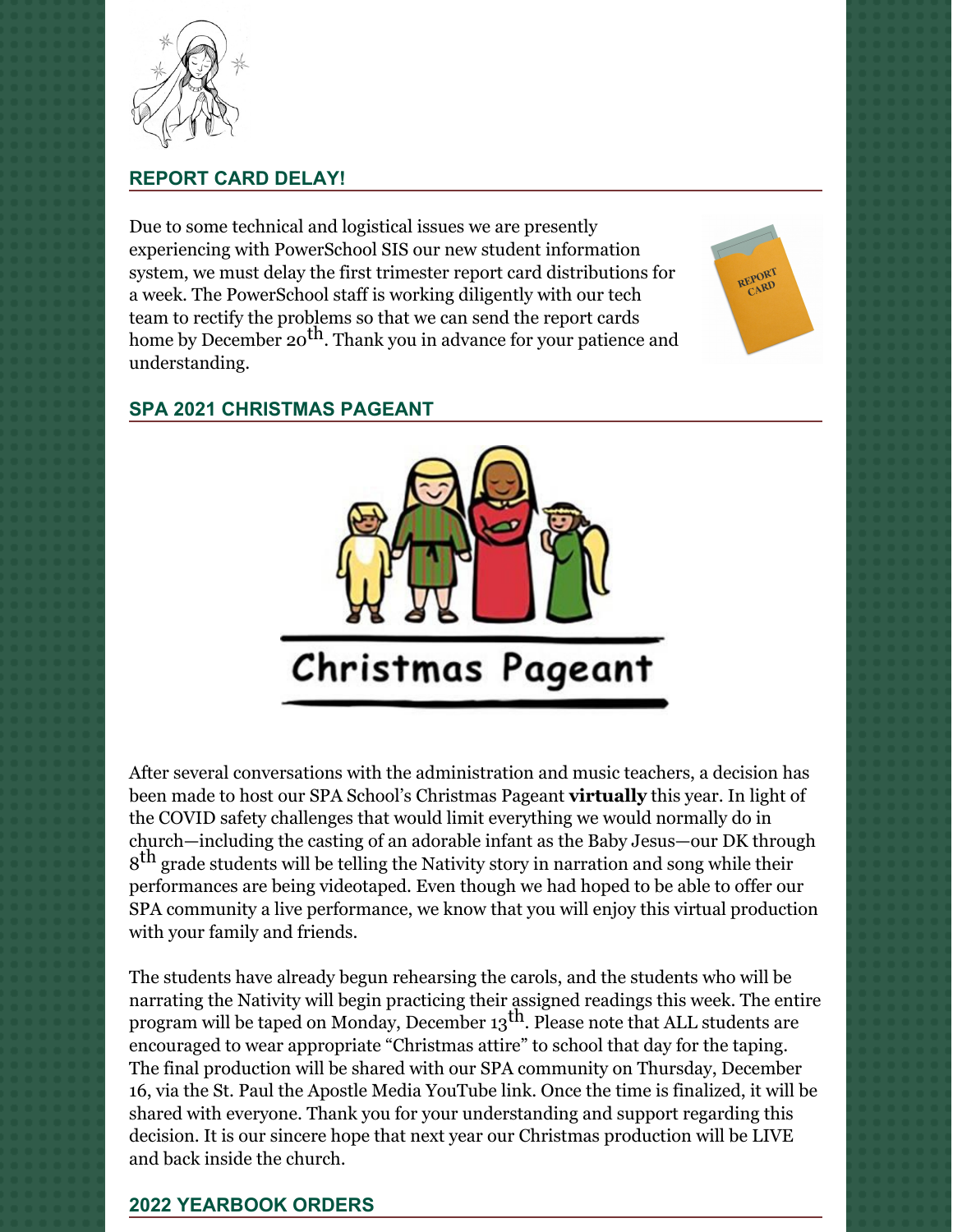

It's time to order your 2021-2022 St. Paul the Apostle School yearbook! Don't miss out! It is a wonderful way to remember the school year! You can just click **[HERE](https://www.prestoregister.com/cgi-bin/order.pl?ref=spapostle_school&fm=3)** to order.

\$35- if ordered between November 16th – December 17th \$45- if ordered between December 18th – January 18th \$55- if paid for in June during yearbook distribution, but there is no guarantee there will be any yearbooks left.

## **SPA VACCINATION CLINIC SITE**

St. Paul the Apostle Church will be hosting a COVID-19 vaccination site in the Parish Center on Wednesday, December 8, from 10:00 a.m. until 2:00 p.m. First, second and booster doses will be available and are free to everyone. Medical insurance is not required. For eligibility guidelines visit VaccinateLACounty.com. A consent form is required for all minors ages 5 through 17. Minors who are 5 through 15 –years old MUST be accompanied



by their parent, legal guardian, or responsible adult. If the child is accompanied by a responsible adult, the consent form must name the responsible person and be signed by the parent or legal guardian. You can sign up today using the following link:

#### **<https://www.signupgenius.com/go/805054DAAAF2AA6F85-ladepartment>**

#### **SPA COVID TESTING**



Our next round of COVID testing for all faculty, staff, and students will be held this **Wednesday, December 8th**, beginning at 8:15 a.m. The **ONLY** document your children will need to have for testing is a dated and signed copy of the **COVID-19 Patient Test Request Form.**

**Please note that students in grades 4 – 8 may receive the NOSTRIL swab or NASAL swab. If this is the type of COVID**

**test you want for your child, just check either one of those boxes on the form, otherwise, he/she will receive the MOUTH swab.**

When completing the Patient Request Form, please remember to **include your email address** so that the results of the lab test can be sent directly to you, as well as Nurse Anderson. **We strongly suggest that you TYPE the requested information onto the form so that everything—including your email address—is legible**. Keep in mind that we are not using a "rapid" test, so we should expect to receive the results in approximately 24 hours. If you have not received the results by then, please contact the lab or Nurse Anderson. Any measures that we can take to help keep our community